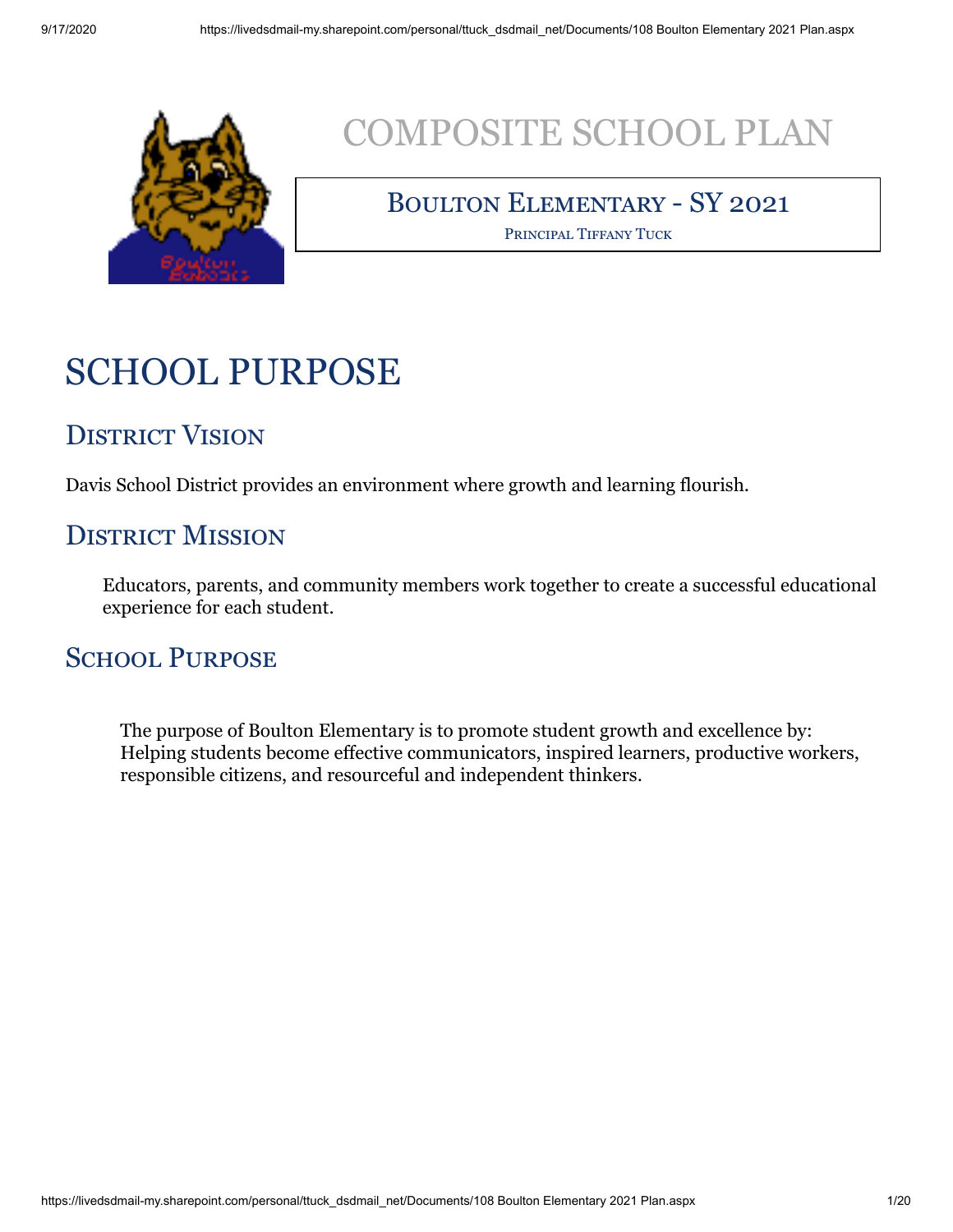## **DESCRIPTION OF THE SCHOOL**

### **COMMUNITY**

Boulton Elementary School is located at 2611 South Orchard Drive in Bountiful, Utah. Bountiful is a residential community ten minutes north of Salt Lake City, Utah.

### **STUDENT BODY**

Boulton Elementary has approximately 493 students. We have Pre-K through 6th Grade. Our demographics by subgroups are 1% Asian, 1% African American, 89% Caucasian, 11% Latino, 2% Pacific Islander, with 4% identifying with multiple races. The number of economically disadvantaged students has risen to 22%. Our students with limited English proficiency has also remained steady at 3%.

### **STAFF**

For the upcoming 2020-2021 school year, the staff at Boulton Elementary will be led by a principal and a .5 administrative intern. There will be approximately 60 staff members with 17.5 certified teachers in regular grade level classrooms. This includes 4 certified special education teachers (two functional skills, preschool, resource), 1 part time school psychologist, 1 full time speech therapist, 1 part time speech therapist, 1 part time ELA, and 1 part time school counselor. We also have a certified music teacher, and 34 classified staff members.

### **SCHOOL CULTURE**

We have a diverse economic population attending Boulton. We have a portion of students that live in high economic housing neighborhoods and two lower income apartment complexes, while the majority of our Boulton Community live in established, middle income homes.

Our school is welcoming to all families and we encourage parent volunteers in every capacity. Boulton is fortunate to have a supportive PTA and Community Council that enhances students' learning and educational opportunities. We have 95% attendance at Parent Teacher Conferences.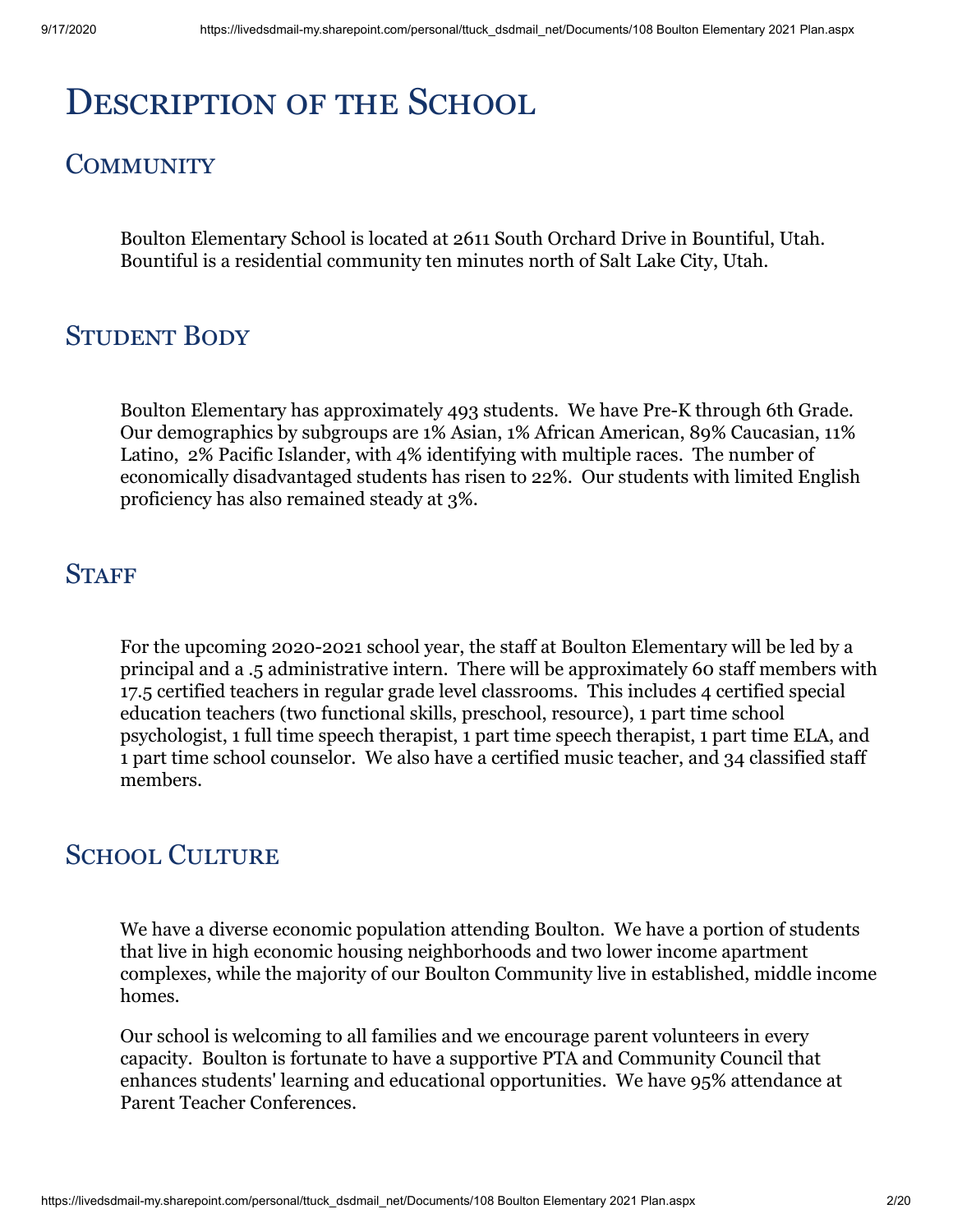## UNIQUE FEATURES & CHALLENGES

We have a broad spectrum of advantaged and disadvantaged students economically. Although our advantaged students remain stable in numbers, our percentage of disadvantaged students has risen 10% over the past 5 years and continues to rise a little each year. This will most likely continue to grow as the current middle-income families "age out" of our neighborhood. Many of these either rent out their homes or turn them into multiple family dwellings.

Davis Collaborative Learning Teams report the need for continued professional development regarding progress in the area of data collection and review, differentiated instruction, and interventions. There is also a need to continue to expand upon our one-toone Apple capabilities and implement continuous personalized learning within each classroom.

### **ADDITIONAL INFORMATION**

Boulton Elementary has a very active PTA. They provide various activities; Bend the Rules Day, field trip grants, teacher grants, Grown-Ups and Goodies, Spelling Bee, funding Pizza with the Principal, Field Day, Box Tops, and Room Mother's Tea. They are also instrumental in providing Teacher Appreciation Week luncheons and activities.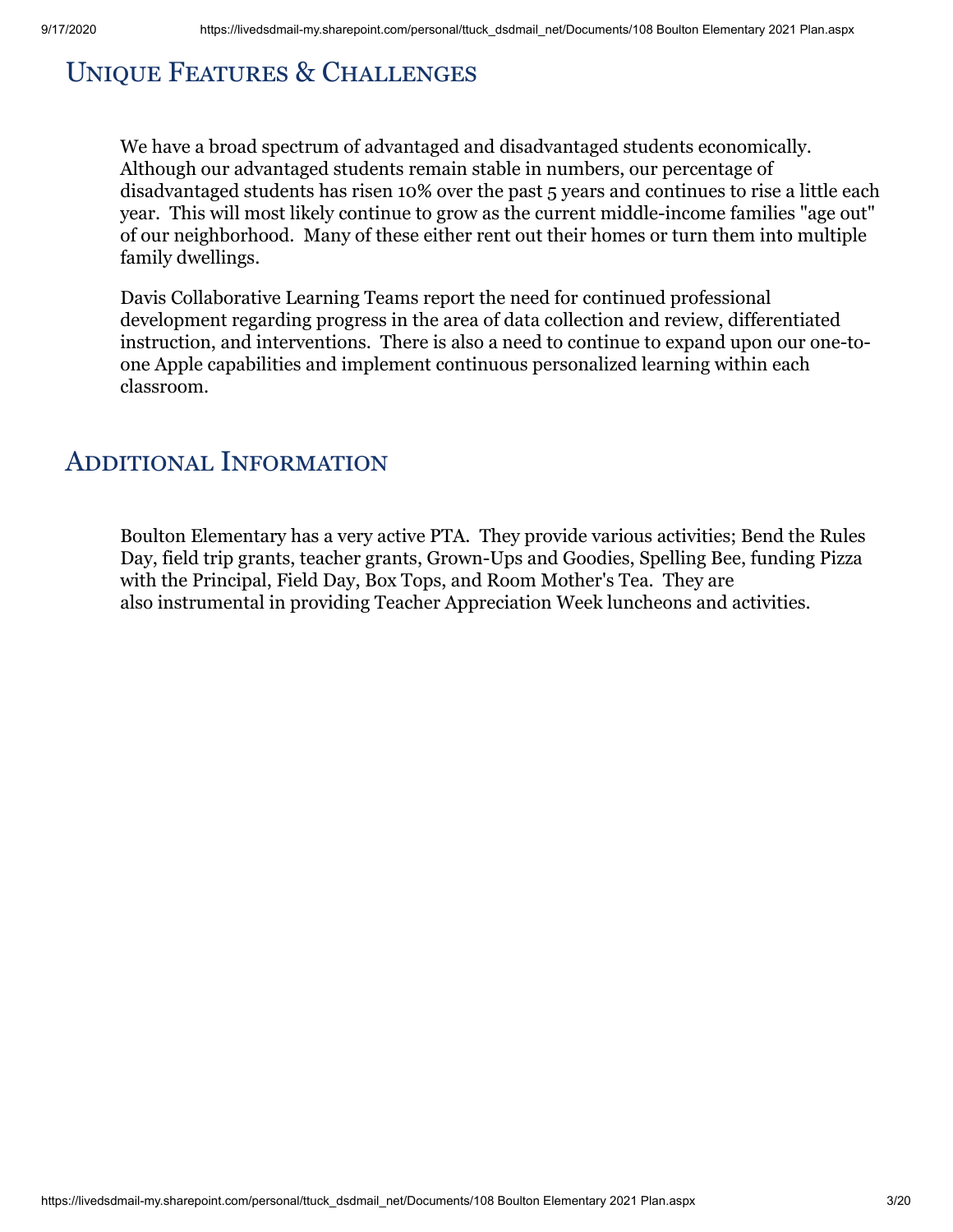## **NEEDS ANALYSIS**

### **NOTABLE ACHIEVEMENTS**

Our Student Council's selection process is established with specific guidelines and expectations. The selection process includes: essays, teacher rankings, and personal interview. These requirements were put into place in the 2017-2018 school year to increase leadership skills.

Boulton Elementary has made substantial efforts to put programs into place to include community involvement. These efforts include: Veteran's Day Program, Boulton Elementary Choir, Davis Spelling Bee, and Talent Show. A grant was written that funded a STEAM Lab that benefits all students with Spheros, Cublets, K'Nex, Quadpro, and the InfiniD Lab. The STEAM Lab will contribute to instructional agility by focusing on meaningful, engaging, collaborative, mastery, blended learning, and working towards higher level thinking.

### **AREAS OF RECENT IMPROVEMENT**

In 2016-2017, RTI was established to offer the greatest academic progress for students. Four teacher assistants instruct in Tier 2 intervention. At-risk students are identified and attend RTI in a small group setting for 20 minutes 4 times per week. Progress monitoring takes place weekly to advance students, to maintain, or to refer to LCMT. The RTI program has been very successful in moving students upward in reading proficiency and achievement. During the 2019-2020 school year, RTI was revised again to include a half push-in model. During both the pull-out and push-in times, the interventions addressed are specific to the student's deficiency and implemented for three weeks. After three weeks, data progression or regression is evaluated by the teacher to determine the next three-week intervention.

Our DIBELS MOY 2018-2019 to MOY 2019-2020 continued to show an increase in proficiency from 80% to 81%.

### **AREAS OF NEEDED IMPROVEMENT**

Our desire is to promote student growth in science. Implementing the InfiniD Lab has provided K-6 students the ability to engage in blended learning and enrichment activities tied to the DESK Standards. Incorporating more trainings for our InfiniD Lab instructor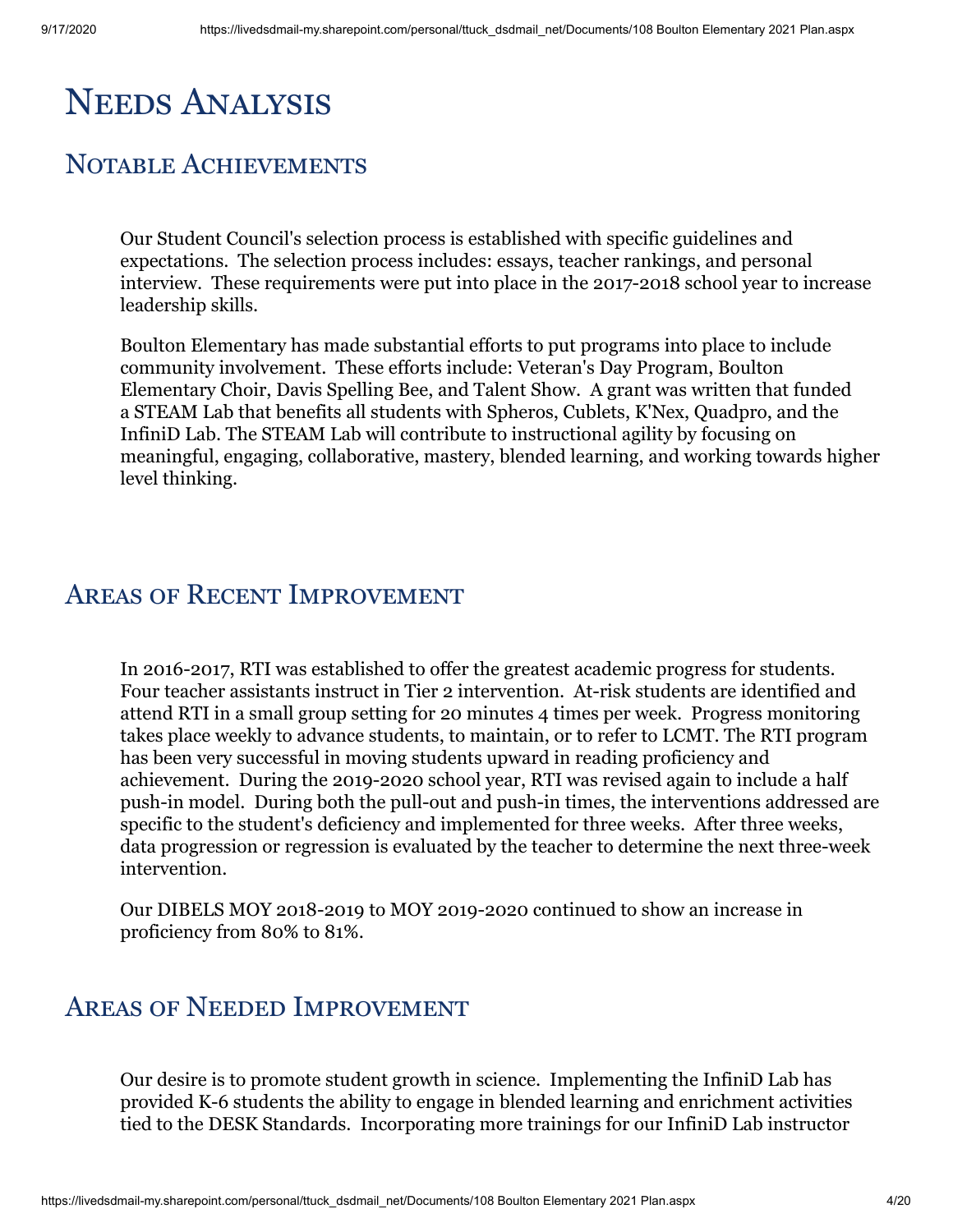will help to continue learning from and engaging with the activities, missions and assignments.

Measured growth will be determined after looking at end of the year RISE benchmark scores.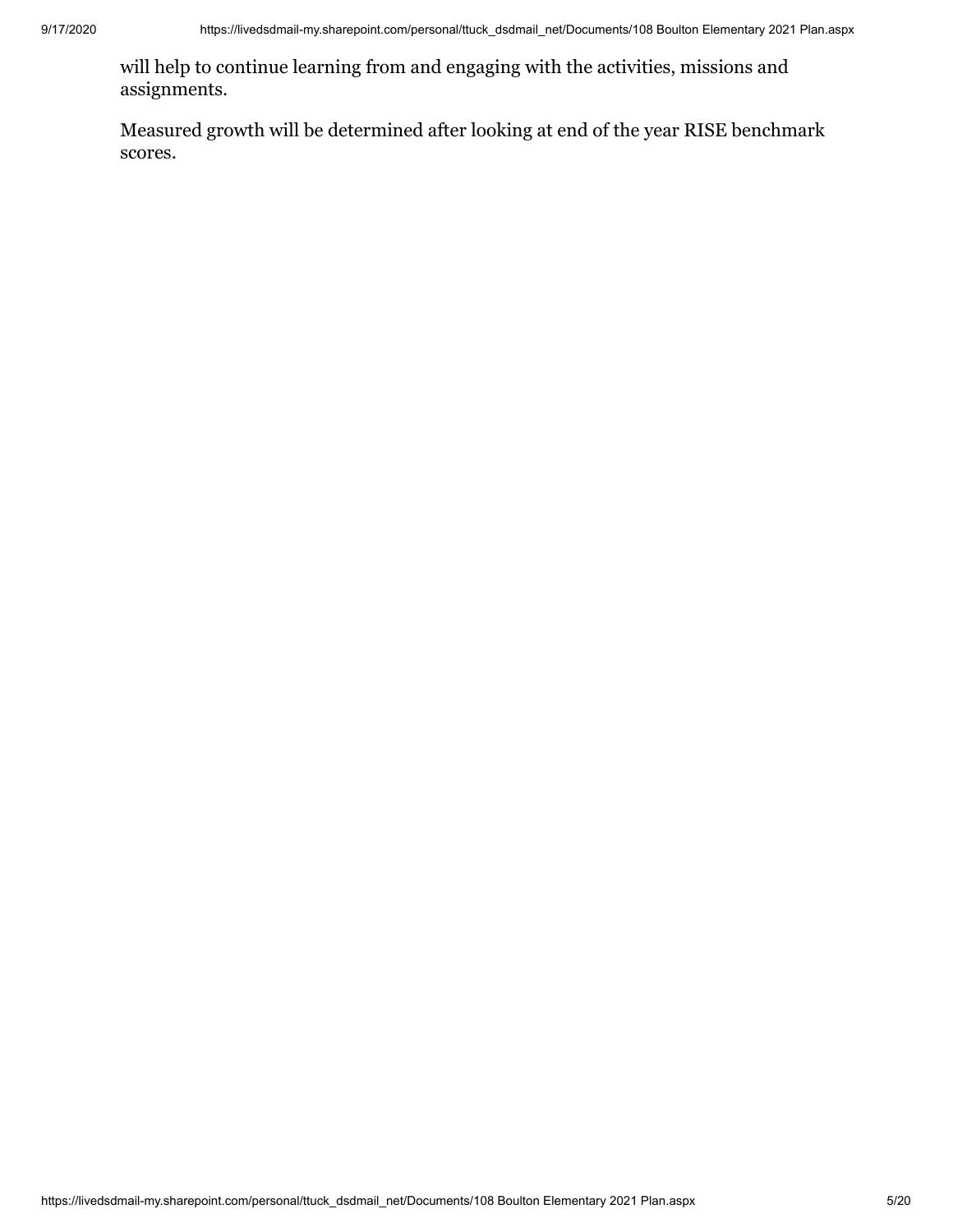# PRIOR YEAR STATUS REPORT

### REPORT PROGRESS ON PRIOR YEAR 2019 COMPOSITE SCHOOL PLAN

### **PRIOR YEAR 2019 GOAL #1:**

Increase the percentage of K-3 students scoring at or above the DIBELS MOY composite score benchmark from 75% in 2017-2018 to 77% in 2018-2019 (2% increase or approximately 5 students.)

*Met Goal (comments optional)* 

Comments:

The DIBELS MOY composite score benchmark for 2018-2019 was 80%.

### **PRIOR YEAR 2019 GOAL #2:**

Implement STEM teaching and learning processes into the school and every classroom to increase problem solving and providing opportunities for higher level thinking. The average score on Evaluate Davis indicators T.5 "Learners have opportunities to engage in higher level thinking" will increase to 3.0. Also, an increase of participation in the STEM Challenges orchestrated by the administration and provided throughout the school year.

*Met Goal (comments optional)* 

Comments:

STEM Challenges were implemented throughout the year and showed an increase of participation.

### **PRIOR YEAR 2019 GOAL #3:**

Math Proficiency: Increase the percentage of students scoring on the SAGE EOY from by 2%.

*Did Not Meet Goal (comments required)* 

Comments: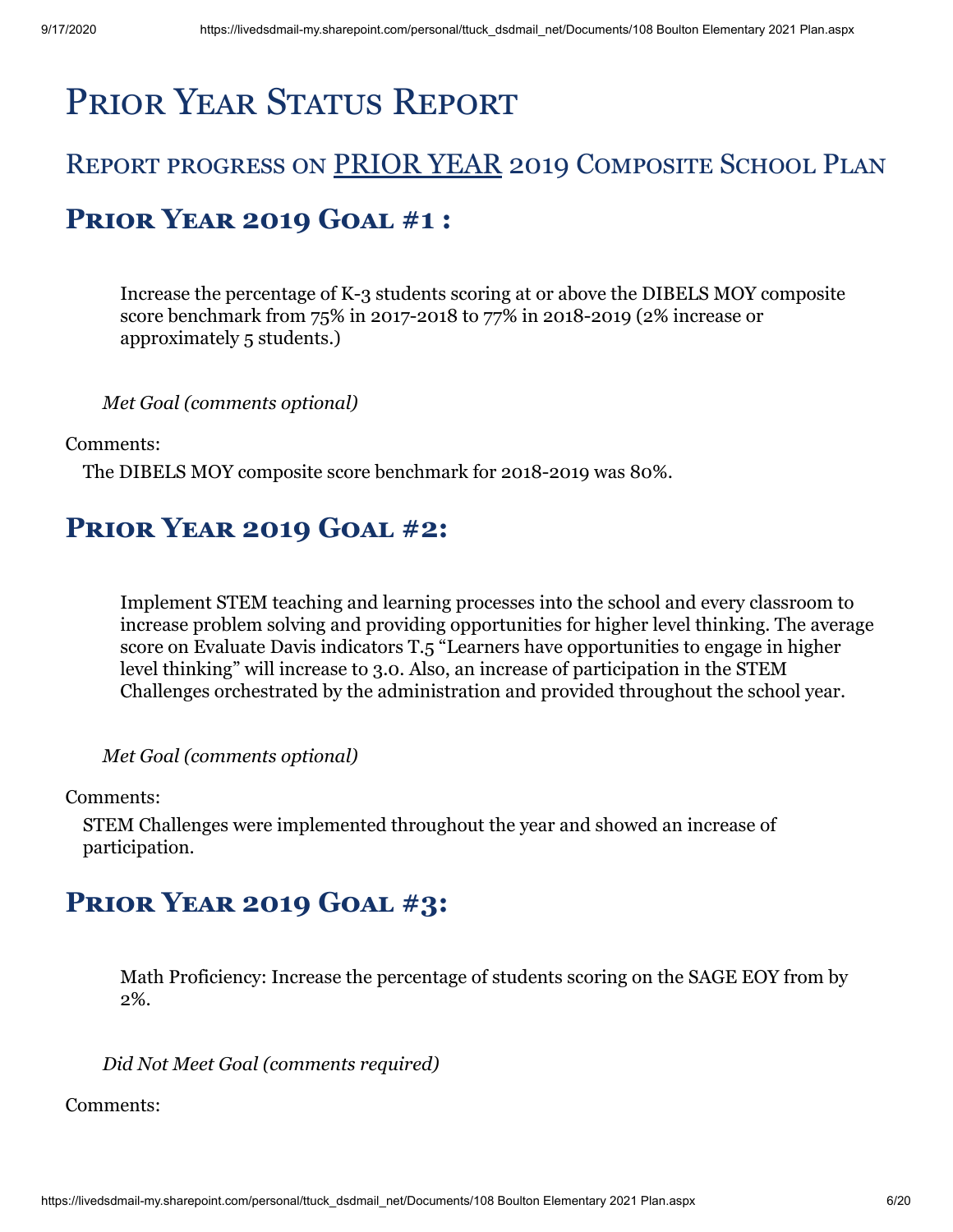Due to the change from SAGE to RISE, scores are not comparable and the goal was written with SAGE format in mind. We scored 64.1% on EOY SAGE and scored 63% on EOY RISE.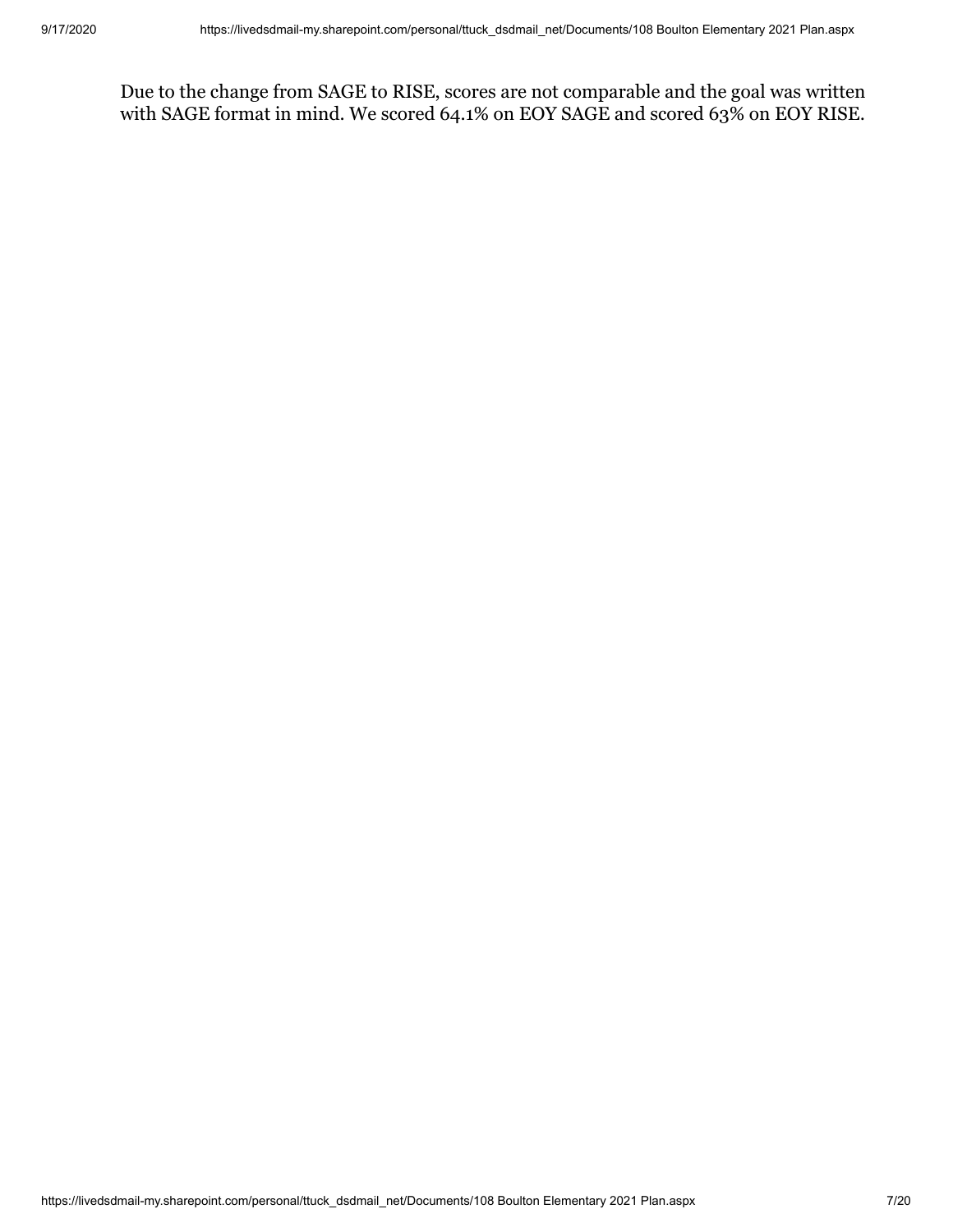# **CURRENT YEAR PROGRESS REPORT**

### REPORT PROGRESS ON CURRENT YEAR 2020 COMPOSITE SCHOOL **PLAN**

### **CURRENT YEAR 2020 GOAL #1:**

Increase the percentage of K-3 students scoring at or above the DIBELS MOY composite score benchmark from 80% in 2018-2019 to 82% in 2019-2020 (2% increase or approximately 9 students.)

*Not progressing according to plan*

Comments:

We are not progressing according to plan because we did not increase from MOY 2018-2019 80% to MOY 2019-2020 82%. We increased 1% from 80% to 81%.

### **CURRENT YEAR 2020 GOAL #2:**

Students in grades K-6 will show 68% math proficiency -At or Above Benchmark on the end of year assessment; CRT and RISE.

*Progressing according to plan*

Comments:

We won't know what the math proficiency ends up being with RISE Summative Assessments being canceled for this year.

### **CURRENT YEAR 2020 GOAL #3:**

Increase the growth of students 5-6 from low, 35%, to typical growth, 40% or above, as indicated on end of year RISE Assessment.

Students 3-6 will gain the ability to apply learned principles within science core standards through problem solving and collaboration.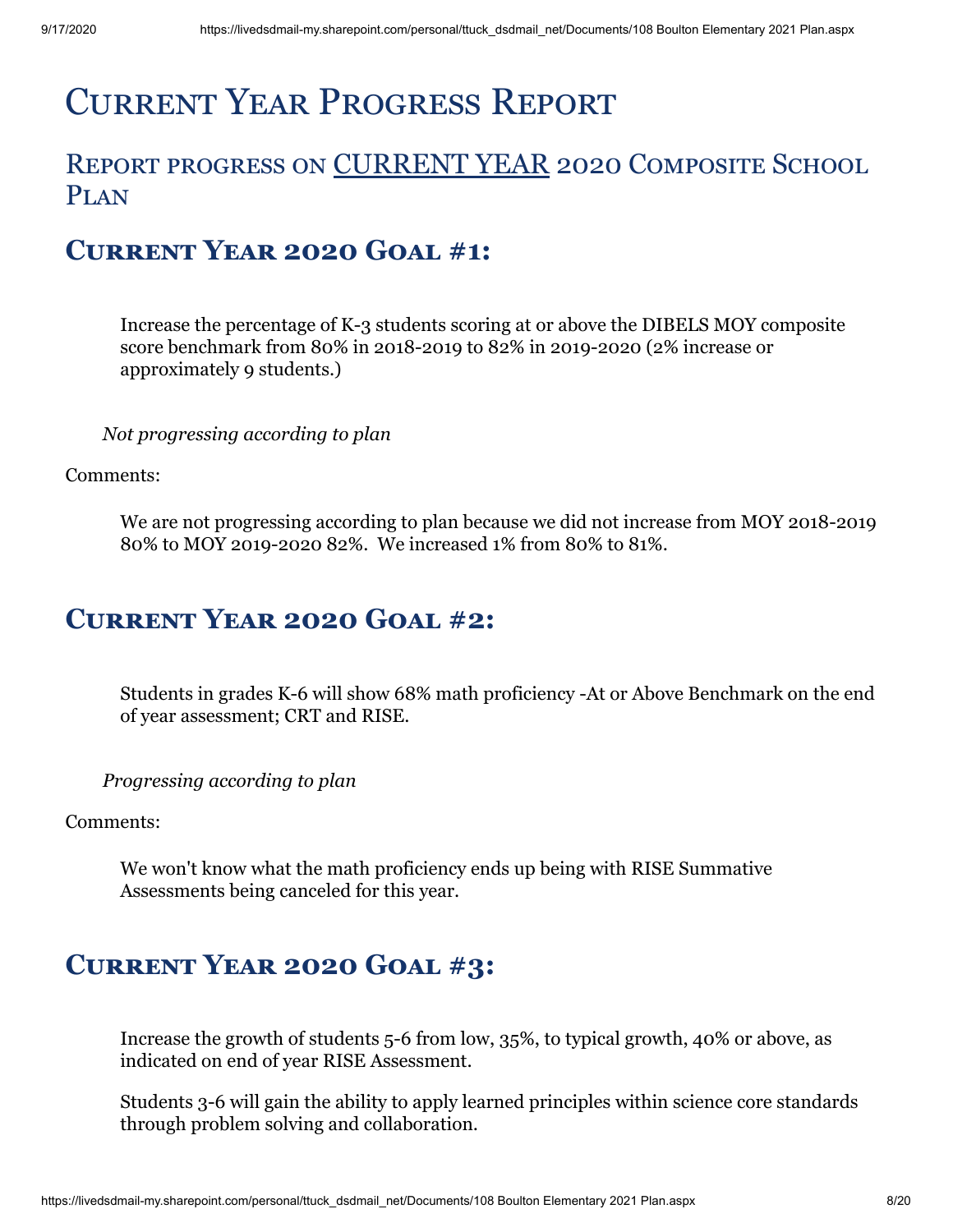Students K-6 science will participate in the InfiniD lab setting under the direction of the classroom teacher and STEAM Instructor.

*Progressing according to plan*

Comments:

We will not know what the growth would have concluded to be with RISE Summative Assessments being canceled this year.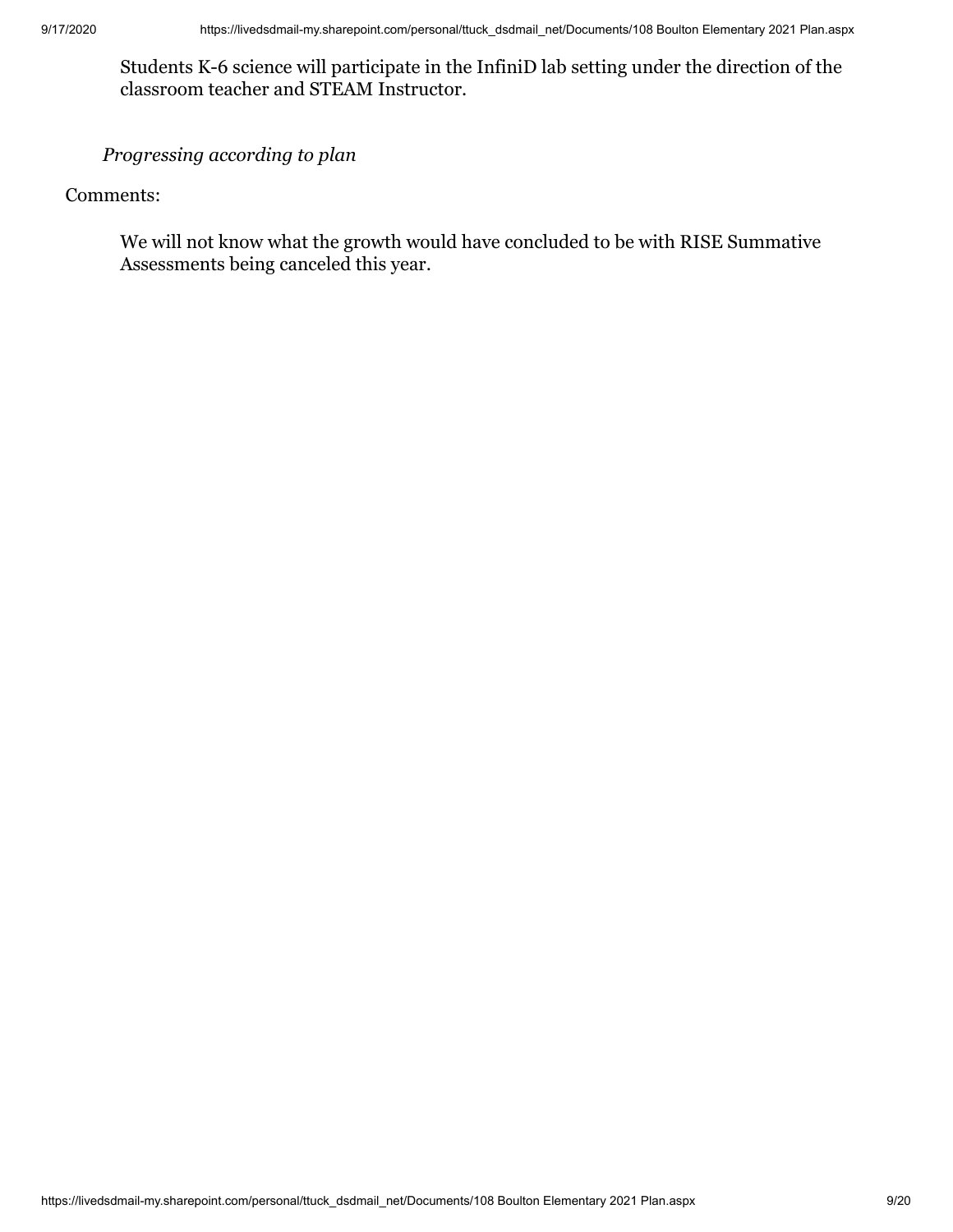# LAND TRUST FUNDING PROJECTIONS

| G - Total projected funding for next year 2021  | \$65,839.51  |
|-------------------------------------------------|--------------|
| F - Projected new funding for next year 2021    | \$60,330.00  |
| E - Expected carryover from current year 2020   | \$5,509.51   |
| D - Projected spending during current year 2020 | \$59,959.70  |
| C - TOTAL Budget for current year 2020          | \$6,5,469.21 |
| B - Allocated new funds for current year 2020   | \$58,542.00  |
| A - Carryover funds from prior year 2019        | \$6,927.21   |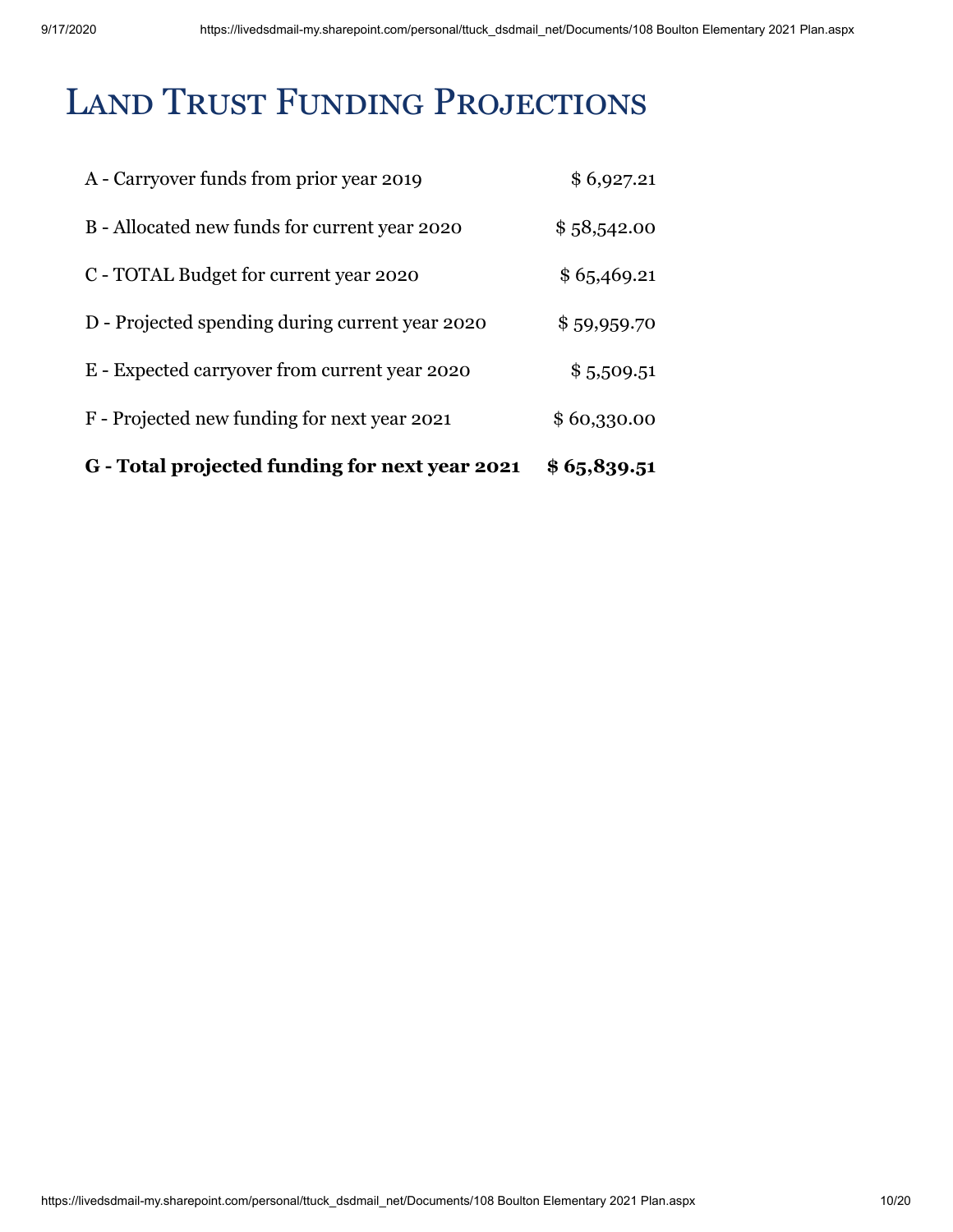# GOALS AND PLANNED ACTIONS / RESOURCES

### 2021 NEW GOAL #1:

73% of K-3 students will score Typical, Above or Well Above on the Acadience Pathways of Progress Growth Measurement.

#### **District Strategic Plan Area:**

Student Growth & Achievement,

### **Academic area(s) addressed by the goal:**

Reading,

### **Measures to determine progress/successful completion of the goal:**

Acadience Pathways of Progress Growth Measurement.

### **Action Plan:**

At-Risk students will be identified in grades K-3 using common formative and BOY Acadience Reading test's scores by September 18, 2020. (Subject to possible changes due to COVID-19)

- Deliver targeted intervention to At-Risk students during RTI with the support of the ELA Coordinator and Intervention Tutors. Intervention Tutors will be purchased through Trust Land Funds.
- Adjust interventions based on weekly progress monitoring and Drill Down of students with scores below benchmark.
- mClass licenses will be purchased to continue the progress monitoring and drill down of students 4th-6th grades.
- 10 iPad crayons (\$500) will be purchased to enhance the learning experience for the students as they actively engage with the iPads.
- 50 iPad cases with keyboards (\$2500) will be purchased to further enhance the capability of each student to engage in the desired learning objective and produce subsequent learning outcomes.

#### **Will LAND Trust funds be used to support the implementation of this goal?**

Yes (complete the budget sections)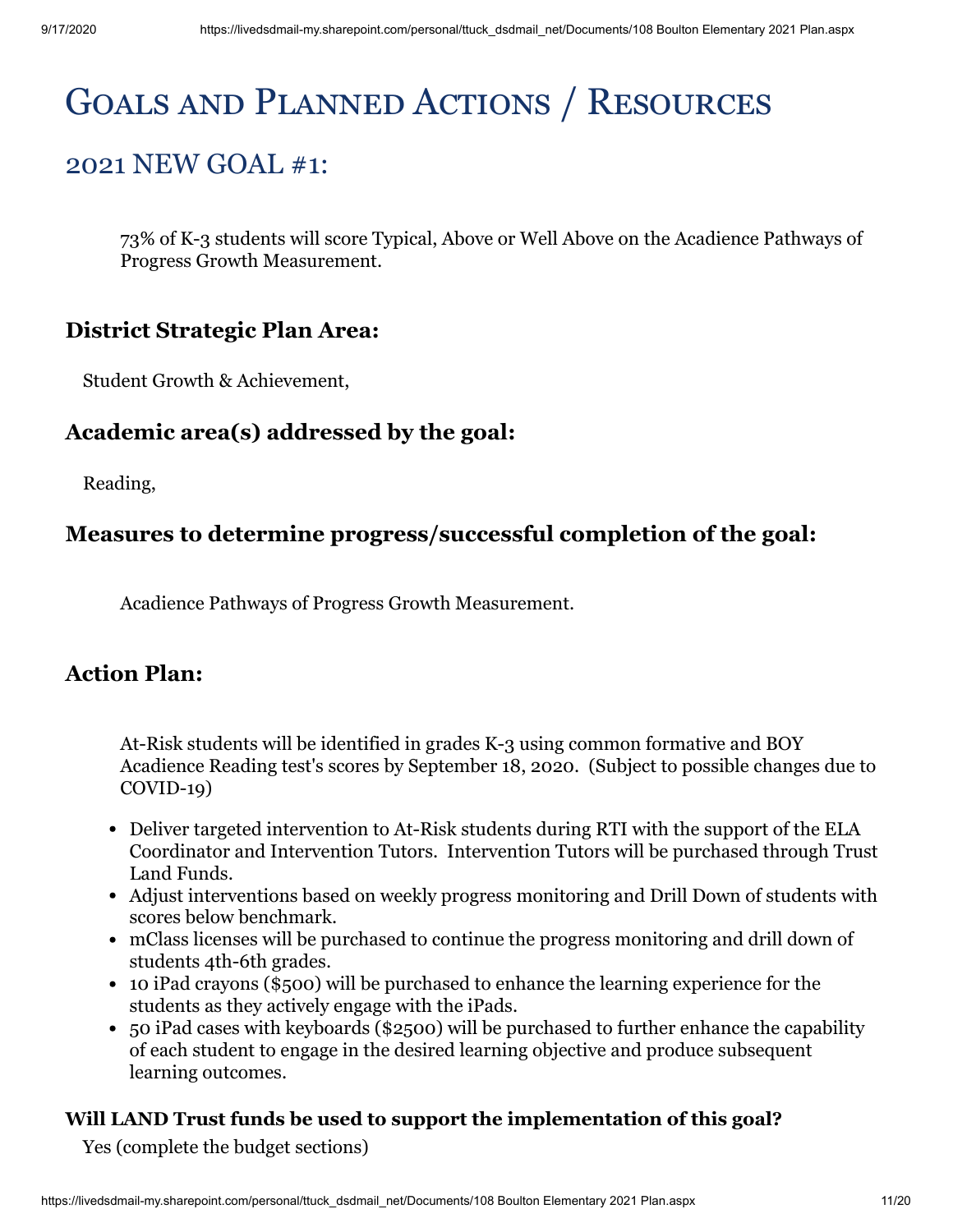### **Does this action plan include behavioral/character education/leadership efforts?**

No (skip the budget section)

**Explain how these efforts directly affect student achievement.**

| <b>Budget Category</b>                                  | Academic    | <b>Expenditures Expenditures</b><br>Behavior.<br>Character Education.<br>Leadership | <b>Description</b>                                                                              |
|---------------------------------------------------------|-------------|-------------------------------------------------------------------------------------|-------------------------------------------------------------------------------------------------|
| Salaries & Benefits (100 and<br>200)                    | \$35,000.00 | \$.00                                                                               | 4 RTI Aide a. 19.5 hrs.<br>weekly b. 19.5 hrs. weekly<br>c. 15 hrs. weekly d. 15 hrs.<br>weekly |
| <b>Professional and Technical</b><br>Services (300)     | \$.00       | \$.00                                                                               |                                                                                                 |
| Repairs & Maintenance (400)                             | \$.00       | \$.00                                                                               |                                                                                                 |
| Printing                                                | \$.00       | \$.00                                                                               |                                                                                                 |
| Transportation/Admission/Per<br>Diem (510, 530, 580)    | \$.00       | \$.00                                                                               |                                                                                                 |
| General Supplies (610)                                  | \$3,000.00  | \$.00                                                                               | 10 iPad crayons<br>purchased (\$500); 50<br>iPad cases with keyboards<br>purchased (\$2500)     |
| Textbooks (641)                                         | \$.00       | \$.00                                                                               |                                                                                                 |
| Online Curriculum or<br>Subscriptions (642)             | \$.00       | \$.00                                                                               |                                                                                                 |
| Library Books (644)                                     | \$.00       | \$.00                                                                               |                                                                                                 |
| Software (670) / Technology<br>Hardware < $$5000 (650)$ | \$2,550.00  | \$.00                                                                               | mClass licenses<br>purchased for grades 4th-<br>6th.                                            |
| Technology Equipment ><br>\$5000 (734)                  | \$.00       | \$.00                                                                               |                                                                                                 |
| Equipment < $$5000 (730)$                               | \$.00       | \$.00                                                                               |                                                                                                 |
| <b>Total</b>                                            | \$40,550.00 | \$.00                                                                               |                                                                                                 |
| <b>GOAL TOTAL:</b>                                      |             | \$40,550.00                                                                         |                                                                                                 |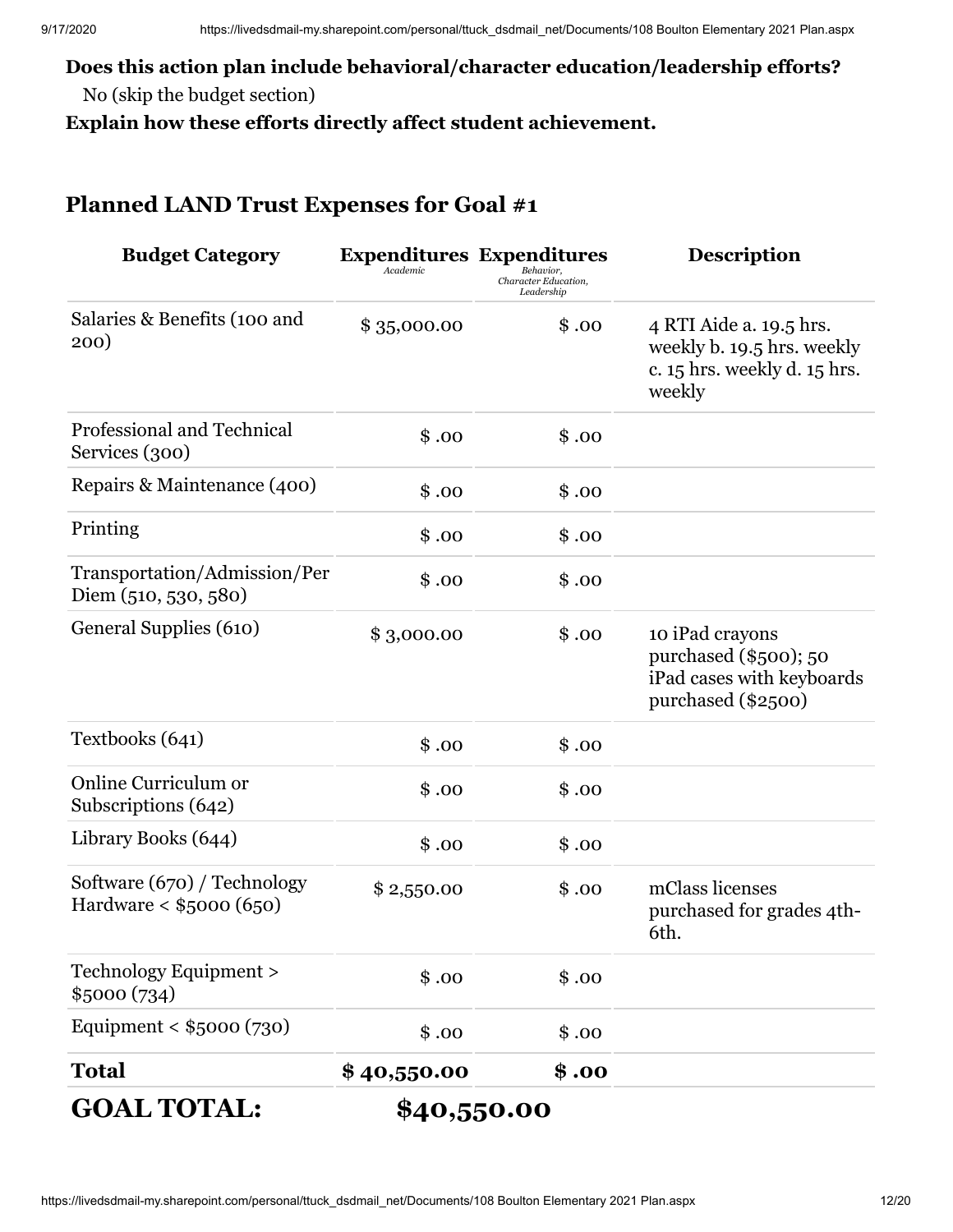### 2021 NEW GOAL #2:

Students in grades K-6 will demonstrate a 5% increase (from 56%) in percent correct utilizing the MOY Go Math Benchmark percent correct score in 2020 to MOY Go Math Benchmark percent correct score in 2021.

### **District Strategic Plan Area:**

Student Growth & Achievement,

#### **Academic area(s) addressed by the goal:**

Mathematics,

#### **Measures to determine progress/successful completion of the goal:**

Go Math MOY Benchmarks from 2020 to 2021.

### **Action Plan:**

Identify At-Risk students through Go Math common assessment scores (BOY) by mid September 2020.

- Grades K-6 will use Go Math which offers an engaging and interactive approach to covering the DESK Standards. Go Math combines 21st-century educational technology with modern content, dynamic inter-activities, and a variety of instructional videos to engage every student.
- To enhance learning and provide individual growth, grades 1-2 will use iReady and grades 3-6 will use Imagine Math.
- Go Math K-6 will be purchased using Trust Land funds.Deliver targeted math interventions and small group re-teaching strategies to at-risk students during direct instruction time with support from classroom teacher and a math Teaching Assistant (TA). This is to assist in addressing gaps that may have occurred during the 2020 COVID19 soft closure. A math TA will be purchased through LAND Trust funding.

#### **Will LAND Trust funds be used to support the implementation of this goal?**

Yes (complete the budget section)

#### **Does this action plan include behavioral/character education/leadership efforts?**

No (skip the budget section)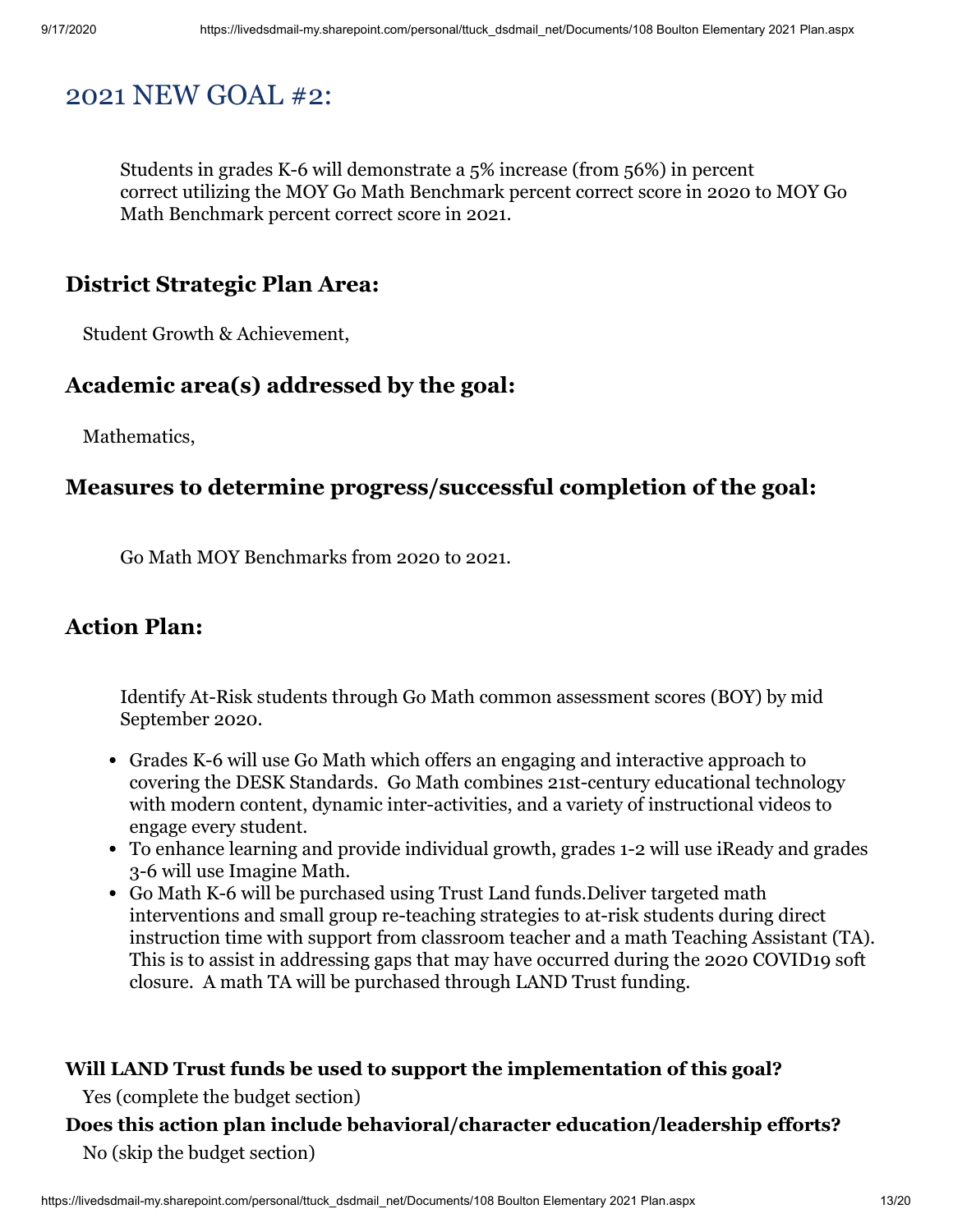#### **Explain how these efforts directly affect student achievement.**

| <b>Budget Category</b>                                 | Academic    | <b>Expenditures Expenditures</b><br>Behavior.<br>Character Education,<br>Leadership | <b>Description</b>                                |
|--------------------------------------------------------|-------------|-------------------------------------------------------------------------------------|---------------------------------------------------|
| Salaries & Benefits (100 and 200)                      | \$8,200.00  | \$.00                                                                               | Hire 1 math TA 18<br>hrs weekly $(3.6)$<br>daily) |
| <b>Professional and Technical Services</b><br>(300)    | \$.00       | \$.00                                                                               |                                                   |
| Repairs & Maintenance (400)                            | \$.00       | \$.00                                                                               |                                                   |
| Printing                                               | \$.00       | \$.00                                                                               |                                                   |
| Transportation/Admission/Per Diem<br>(510, 530, 580)   | \$.00       | \$.00                                                                               |                                                   |
| General Supplies (610)                                 | \$.00       | \$.00                                                                               |                                                   |
| Textbooks (641)                                        | \$7,164.00  | \$.00                                                                               | K-6 Go Math<br>Curriculum                         |
| Online Curriculum or Subscriptions<br>(642)            | \$.00       | \$.00                                                                               |                                                   |
| Library Books (644)                                    | \$.00       | \$.00                                                                               |                                                   |
| Software (670) / Technology<br>Hardware < \$5000 (650) | \$.00       | \$.00                                                                               |                                                   |
| Technology Equipment > $$5000 (734)$                   | \$.00       | \$.00                                                                               |                                                   |
| Equipment < $$5000 (730)$                              | \$.00       | \$.00                                                                               |                                                   |
| <b>Total</b>                                           | \$15,364.00 | \$.00                                                                               |                                                   |
| <b>GOAL TOTAL:</b>                                     | \$15,364.00 |                                                                                     |                                                   |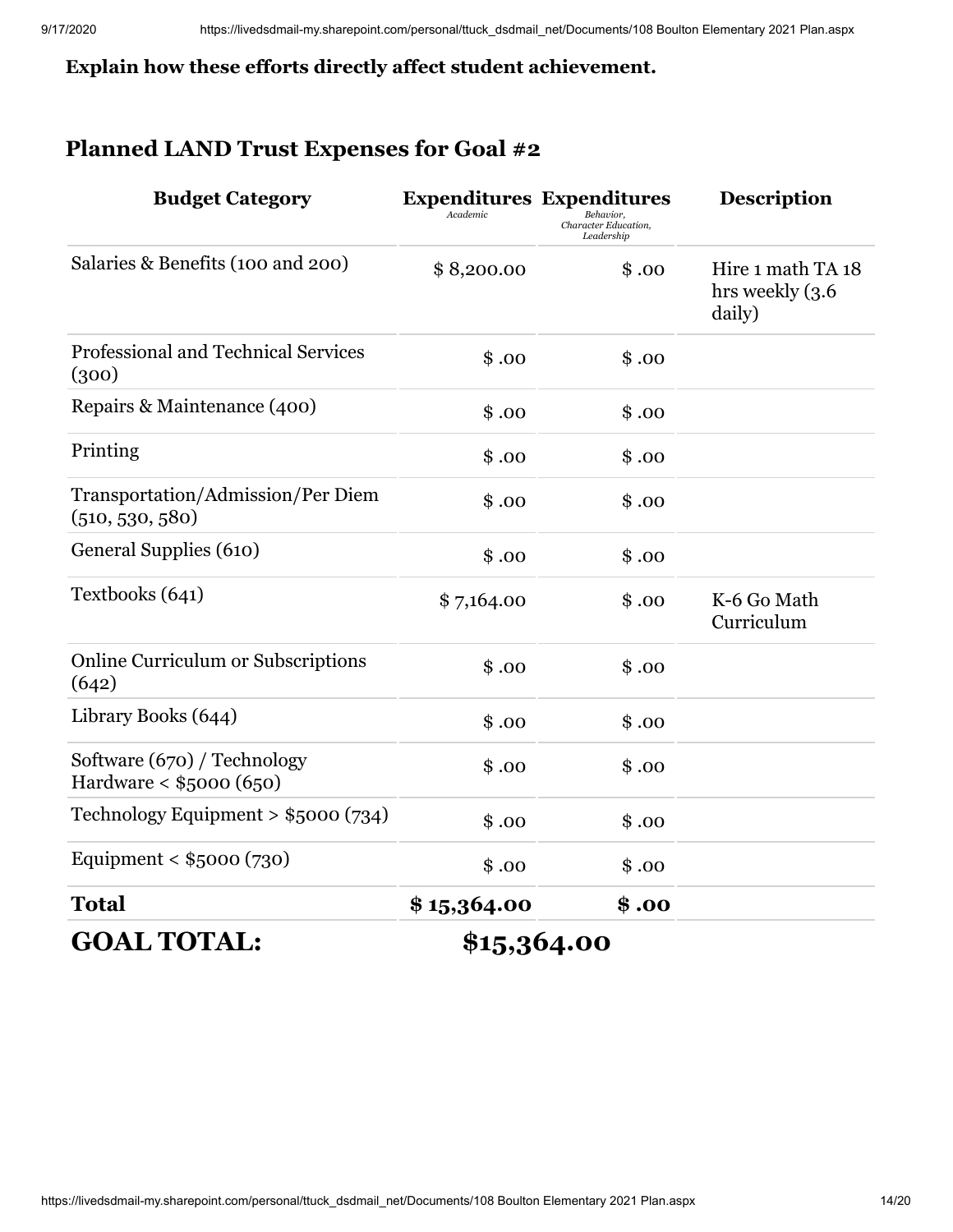### 2021 NEW GOAL #3:

Students in grades 4th-6th, using a RISE Common Benchmark, will show an increase from the pre-test to post-test benchmark assessments.

Students 3rd-6th grades will gain the ability to apply learned principles within science core standards through problem solving and collaboration.

Students K-6th grades will continue to participate in the InfiniD Lab setting under the direction of the classroom teacher and STEM Instructor.

### **District Strategic Plan Area:**

Student Growth & Achievement,

### **Academic area(s) addressed by the goal:**

Science,

### **Measures to determine progress/successful completion of the goal:**

RISE Science Benchmarks.

### **Action Plan:**

The InfiniD Lab License was purchased with the remaining balance of a previous grant for \$7,000. the lab will be under the direction of the STEM Instructor. Grades K-6 will attend the InfiniD Lab at least once a month to strengthen skills and promote growth in science areas.

The InfiniD Lab instructor will be purchased with Trust Land funds.

#### **Will LAND Trust funds be used to support the implementation of this goal?**

Yes (complete the budget section)

**Does this action plan include behavioral/character education/leadership efforts?** No (skip the budget section)

**Explain how these efforts directly affect student achievement.**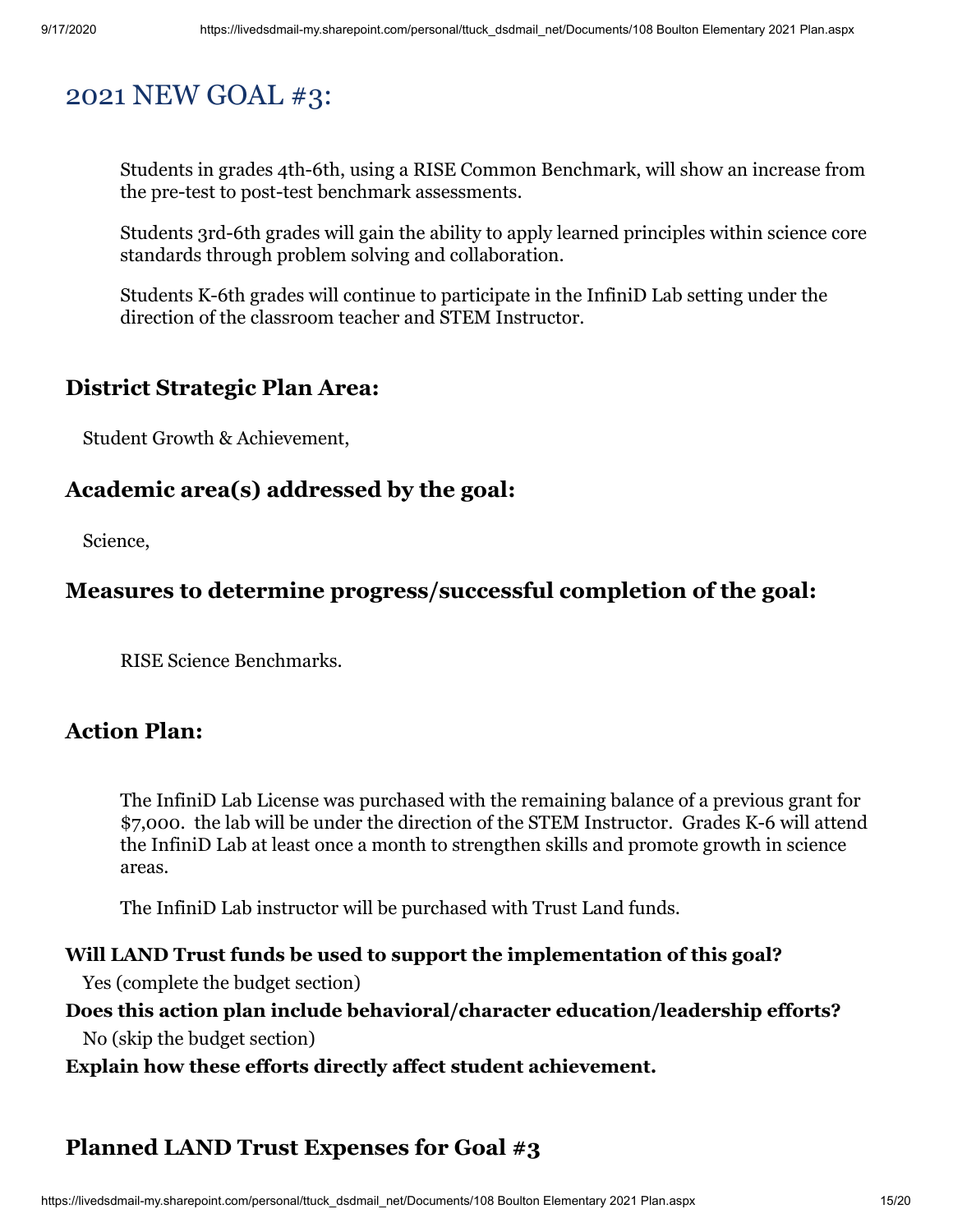| <b>Budget Category</b>                                      | Academic   | <b>Expenditures Expenditures</b><br>Behavior,<br>Character Education,<br>Leadership | <b>Description</b>                  |
|-------------------------------------------------------------|------------|-------------------------------------------------------------------------------------|-------------------------------------|
| Salaries & Benefits (100 and 200)                           | \$.00      | \$9,000.00                                                                          | 1 InfiniD<br>Lab/STEM<br>Instructor |
| Professional and Technical Services (300)                   | \$.00      | \$.00                                                                               |                                     |
| Repairs & Maintenance (400)                                 | \$.00      | \$.00                                                                               |                                     |
| Printing                                                    | \$.00      | \$.00                                                                               |                                     |
| <b>Transportation/Admission/Per Diem</b><br>(510, 530, 580) | \$.00      | \$.00                                                                               |                                     |
| General Supplies (610)                                      | \$.00      | \$.00                                                                               |                                     |
| Textbooks (641)                                             | \$.00      | \$.00                                                                               |                                     |
| Online Curriculum or Subscriptions (642)                    | \$.00      | \$.00                                                                               |                                     |
| Library Books (644)                                         | \$.00      | \$.00                                                                               |                                     |
| Software (670) / Technology Hardware <<br>\$5000(650)       | \$.00      | \$.00                                                                               |                                     |
| Technology Equipment > $$5000 (734)$                        | \$.00      | \$.00                                                                               |                                     |
| Equipment < $$5000 (730)$                                   | \$.00      | \$.00                                                                               |                                     |
| Total                                                       | \$.00      | \$9,000.00                                                                          |                                     |
| <b>GOAL TOTAL:</b>                                          | \$9,000.00 |                                                                                     |                                     |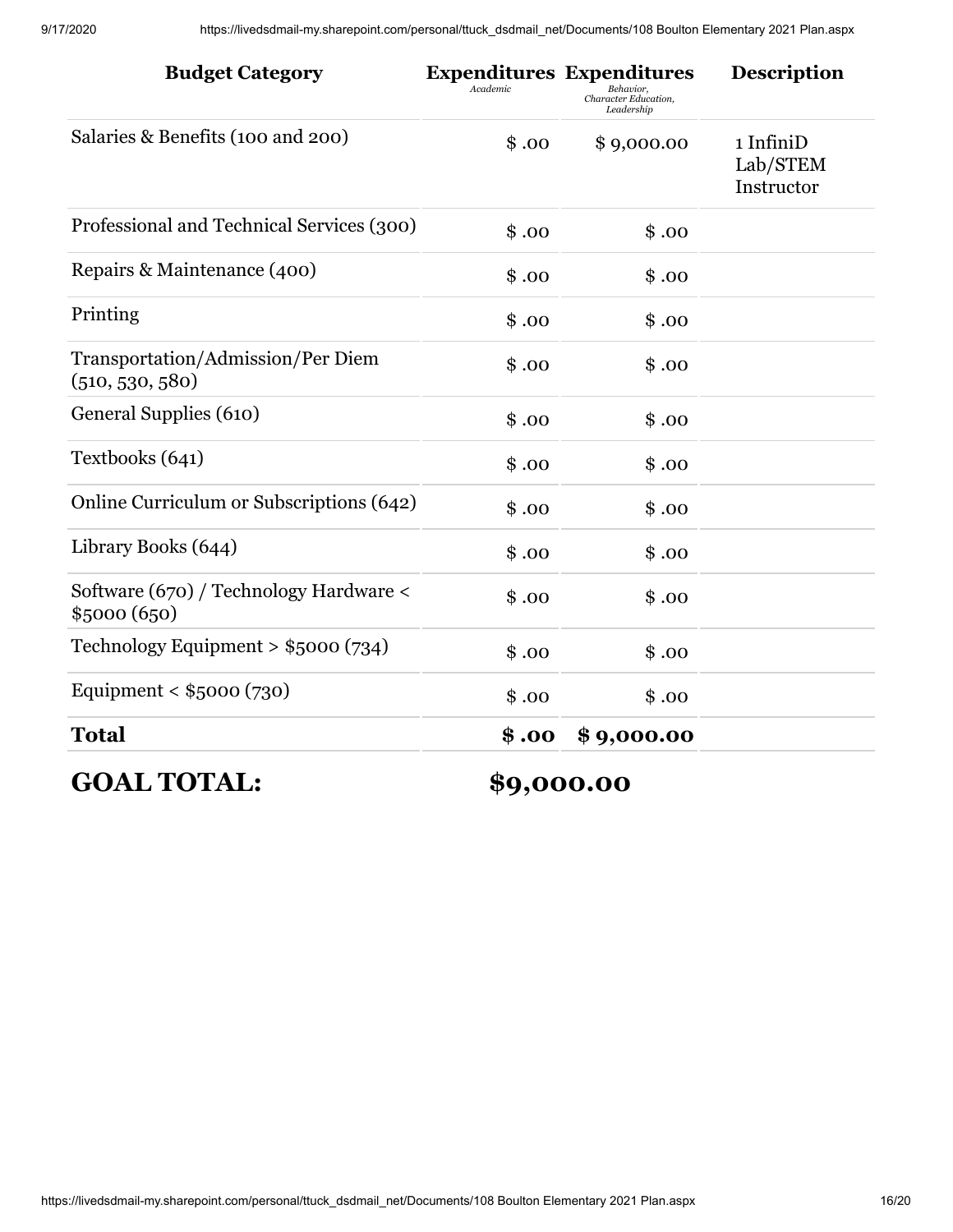## 2021 NEW GOAL #4:

#### **Goal 1: Empowered Employees, Safety & Security, Parent & Community Connections, Culture and School Climate**

Build foundational knowledge and capacity for faculty and staff in the five CASEL competencies of self-awareness, self-management, social awareness, relationship skills, and responsible decision making adults by creating a school SEL plan using the Davis School District's SEL Walkthrough Tool.

#### **District Strategic Plan Area:**

Empowered Employees, Safety & Security, Parent & Community Connections, Culture,

#### **Academic area(s) addressed by the goal:**

#### **Measures to determine progress/successful completion of the goal:**

**As measured by:** DSD SEL Self-Assessment and Walk-Through tool.

### **Action Plan:**

#### **Strategy/Action Step:**

- Organize an SEL Team for planning and implementation for strengthening foundational knowledge and capacity in the school. Calendar monthly meetings.
- Provide training with school SEL Team and faculty provided by the DSD SEL Team.
- Complete **DSD SEL Self-Assessment and Walkthrough** Tool for baseline data.
- Use DSD SEL Self-Assessment and Walkthrough data to inform professional learning.

#### **Will LAND Trust funds be used to support the implementation of this goal?**

No (skip the budget section)

#### **Does this action plan include behavioral/character education/leadership efforts?**

No (skip the budget section)

#### **Explain how these efforts directly affect student achievement.**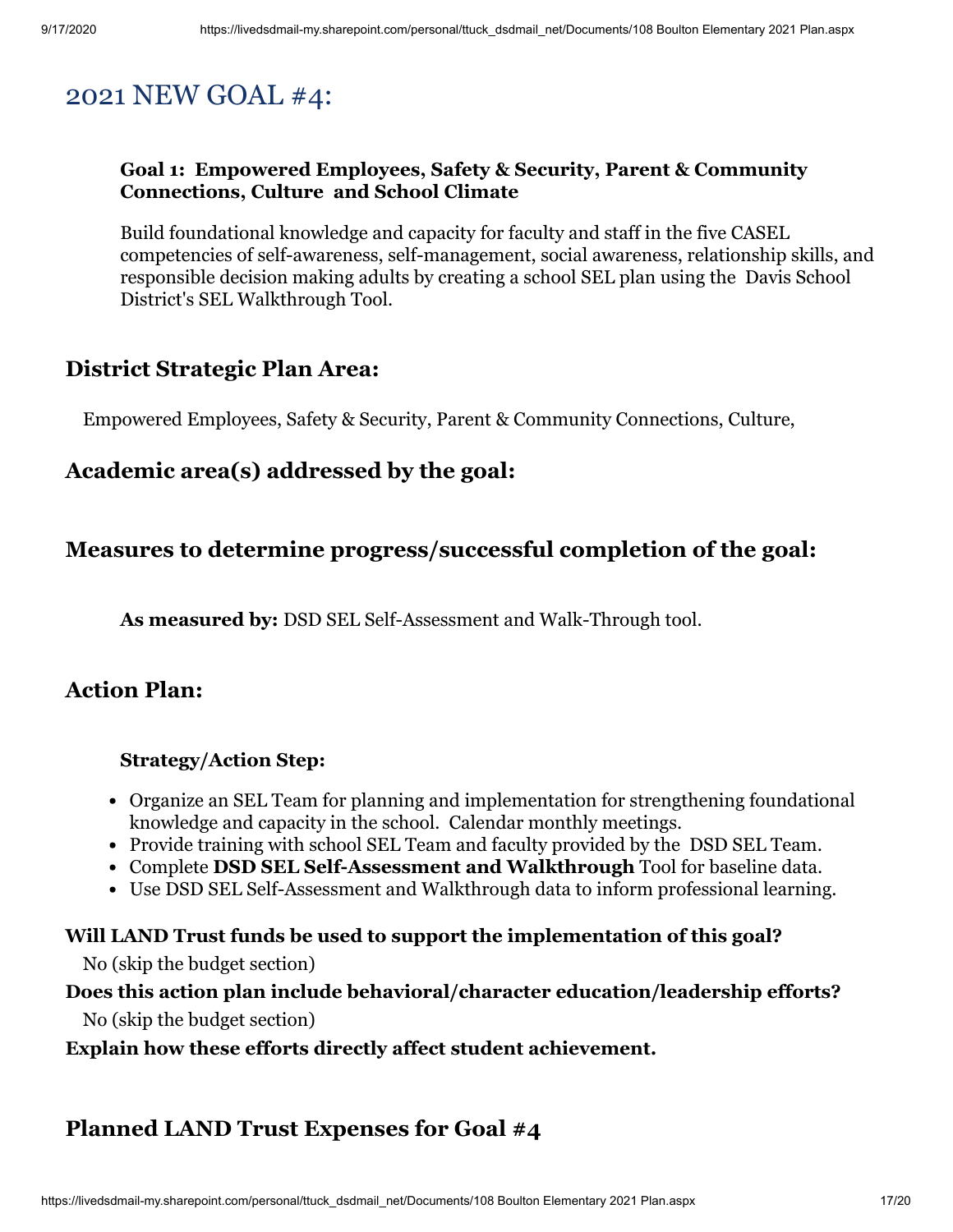| <b>Budget Category</b>                                   | Academic | <b>Expenditures Expenditures Description</b><br>Behauiar.<br>Character Education,<br>Leadership |  |
|----------------------------------------------------------|----------|-------------------------------------------------------------------------------------------------|--|
| Salaries & Benefits (100 and 200)                        | \$.00    | \$.00                                                                                           |  |
| Professional and Technical Services (300)                | \$.00    | \$.00                                                                                           |  |
| Repairs & Maintenance (400)                              | \$.00    | \$.00                                                                                           |  |
| Printing                                                 | \$.00    | \$.00                                                                                           |  |
| Transportation/Admission/Per Diem (510, 530,<br>580)     | \$.00    | \$.00                                                                                           |  |
| General Supplies (610)                                   | \$.00    | \$.00                                                                                           |  |
| Textbooks (641)                                          | \$.00    | \$.00                                                                                           |  |
| Online Curriculum or Subscriptions (642)                 | \$.00    | \$.00                                                                                           |  |
| Library Books (644)                                      | \$.00    | \$.00                                                                                           |  |
| Software $(670)$ / Technology Hardware < \$5000<br>(650) | \$.00    | \$.00                                                                                           |  |
| Technology Equipment > $$5000 (734)$                     | \$.00    | \$.00                                                                                           |  |
| Equipment < $$5000 (730)$                                | \$.00    | \$.00                                                                                           |  |
| <b>Total</b>                                             | \$.00    | \$.00                                                                                           |  |
| <b>GOAL TOTAL:</b>                                       | \$.00    |                                                                                                 |  |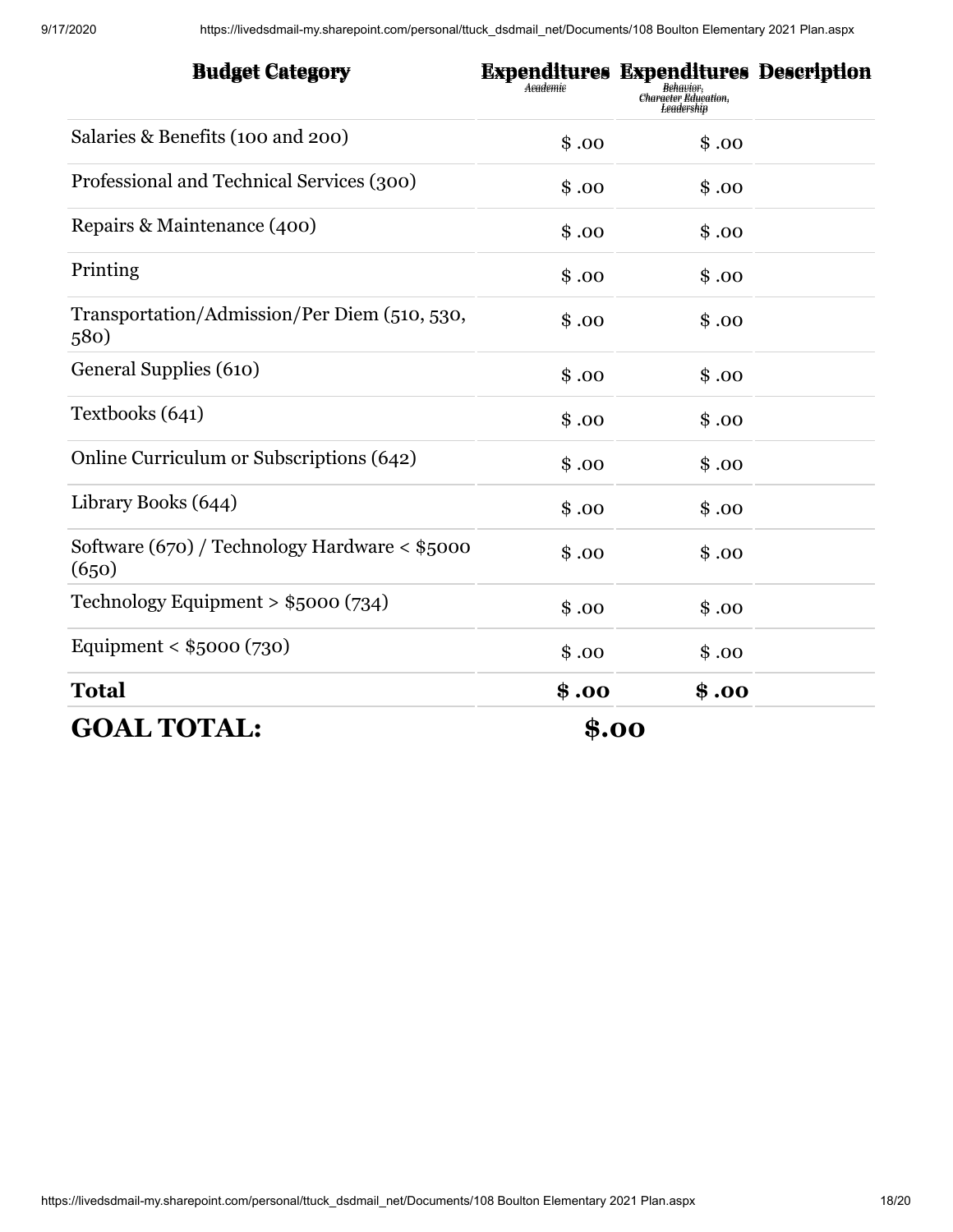# ADDITONAL LAND TRUST QUESTIONS

## **SUMMARY OF PLANNED EXPENDITURES**

| H - Projected new funding for next year 2021                   | \$60,330.00     |
|----------------------------------------------------------------|-----------------|
| I - Total projected funding for next year 2021                 | \$6,5,839.51    |
| J - Total planned expenditures for next year 2021              | $-$ \$64,914.00 |
| K - Planned carryover into following year 2022                 | \$925.51        |
| L - Is planned carryover more than 10% of projected new funds? | No              |

## PLAN FOR CARRYOVER IN EXCESS OF 10% (SKIP IF ANSWER TO PRIOR QUESTION WAS "NO")

If need arises, increased InfiniD Lab instructor hours can be purchased through Trust Land funds. (Goal 3).

Any new students moving into Boulton Elementary, will access the Go Math consumables which will be purchased through Trust Land funds. (Goal 2).

Any other excess of 10% will be used towards technology assistance that would enhance our math, science and ELA goals (Goals 1,2 & 3).

## PLAN FOR SHARING THE SCHOOL LAND TRUST PLAN WITH THE COMMUNITY

Labels to identify LAND Trust purchases, School website, School newsletter, School assembly, **If Other: Please explain**